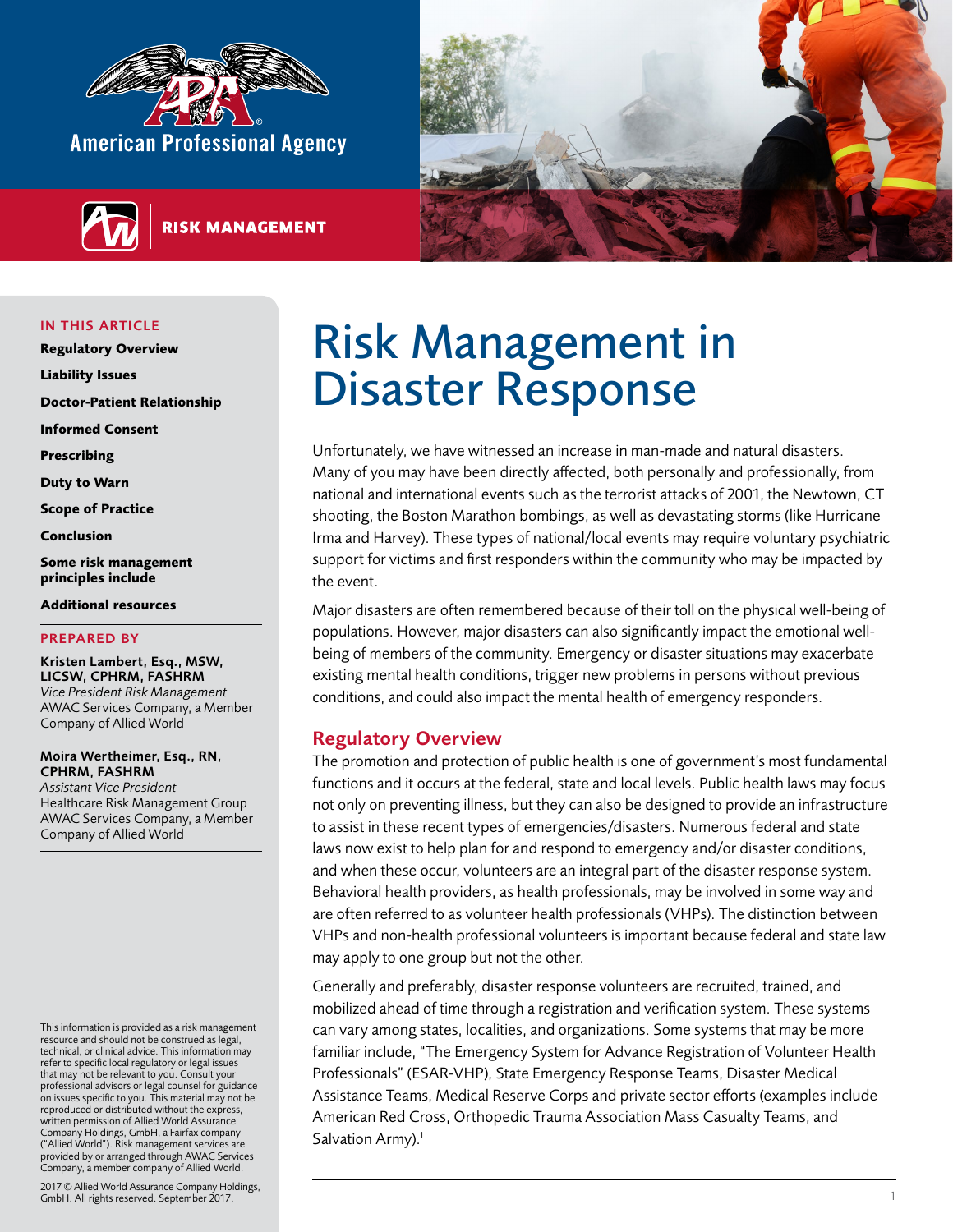11, 2001 demonstrated that public officials can expect an outpouring of citizen volunteer support to assist with emergency/disaster response. After September 11, more than 8,000 physicians across the country responded to New York State's call for assistance. Hospitals were simply overwhelmed with the number of VHPs who arrived to lend support. In addition, the influx of firefighters resulted in a back-up of fire equipment and firefighters actually impeded efforts to get resources to and from Ground Zero.

Among others, the Oklahoma City bombing in 1995 and the terrorist attacks of September

As a result of the outpouring of volunteers experienced in the 9/11 response, Congress authorized the Department of Health and Human Services (DHHS) to assist states in, among other things, developing emergency systems designed for the advance registration of volunteer health professionals, establishing procedures in each state for declaring emergencies and disasters, and providing immunity protections to volunteer responders. Through advance registration at the state level, VHPs can be vetted, counseled, trained, and mobilized when needed for the benefit of individual and community health.<sup>2</sup>

In order to ensure that there are adequate numbers of VHPs available, immunity from liability is often provided through federal and state laws. The immunity protection afforded depends upon a number of factors including applicable regulations, the nature of services provided, as well as the disaster response program that the volunteer is registered with (or not, if they are acting independently). It is important to remember that none of these programs provide immunity due to willful or wanton acts, gross negligence, or criminal acts.

At the federal level some of the resulting laws granting immunity to VHPs in emergencies and disasters include:<sup>3</sup>

- Uniform Emergency Volunteer Health Practitioners Act (UEVHPA) (triggered by state/local declaration of emergency)4
- Federal Volunteer Protection Act of 1997 (VPA)
- Model State Emergency Health Powers Act (MSEHPA) and
- Emergency Management Assistance Compact (EMAC) (adopted by all 50 states).

In addition to federal immunity protections provided to VHPs, there may be additional immunity protections provided on the local levels, including Good Samaritan laws and volunteer protection statutes. Good Samaritan laws generally protect VHPs from liability when volunteering in good faith and without compensation at the scene of an emergency. Good Samaritan protections may also apply to care by a VHP in a hospital if the VHP is not on duty and does not charge a fee. Good Samaritan statutes do not need an official declaration of emergency in order to be applicable. Similarly, volunteer protection statutes do not require an emergency declaration and may protect volunteers working on behalf of nonprofit and governmental entities from liability when responding to an emergency/ disaster situation.<sup>5</sup>

These laws are intended to lessen bystanders' hesitation to assist, for fear of being sued or prosecuted. As each state's approach is different, it is important to identify what volunteer type, actions, and liability protections are covered under a specific state's statute and what are not. As indicated, state laws do not generally offer immunity from criminal liability.

As an aside, VHPs also must typically satisfy credentialing and privileging requirements to provide care in hospitals and other health facilities. The Joint Commission requires that health facilities have systems in place for granting disaster privileges to VHPs from other institutions. These standards and policies help hospitals meet the increased need in mass

#### IN THIS ARTICLE

**[Regulatory Overview](#page-0-0)** 

**[Liability Issues](#page-2-0)**

**[Doctor-Patient Relationship](#page-2-0)**

**[Informed Consent](#page-3-0)**

**[Prescribing](#page-3-0)**

**[Duty to Warn](#page-3-0)**

**[Scope of Practice](#page-3-0)**

**[Conclusion](#page-4-0)**

**[Some risk management](#page-4-0)  [principles include](#page-4-0)**

#### **[Additional resources](#page-4-0)**

#### PREPARED BY

## Kristen Lambert, Esq., MSW, LICSW, CPHRM, FASHRM

*Vice President Risk Management* AWAC Services Company, a Member Company of Allied World

#### Moira Wertheimer, Esq., RN, CPHRM, FASHRM

*Assistant Vice President*  Healthcare Risk Management Group AWAC Services Company, a Member Company of Allied World

This information is provided as a risk management resource and should not be construed as legal, technical, or clinical advice. This information may refer to specific local regulatory or legal issues that may not be relevant to you. Consult your professional advisors or legal counsel for guidance on issues specific to you. This material may not be reproduced or distributed without the express, written permission of Allied World Assurance Company Holdings, GmbH, a Fairfax company ("Allied World"). Risk management services are provided by or arranged through AWAC Services Company, a member company of Allied World.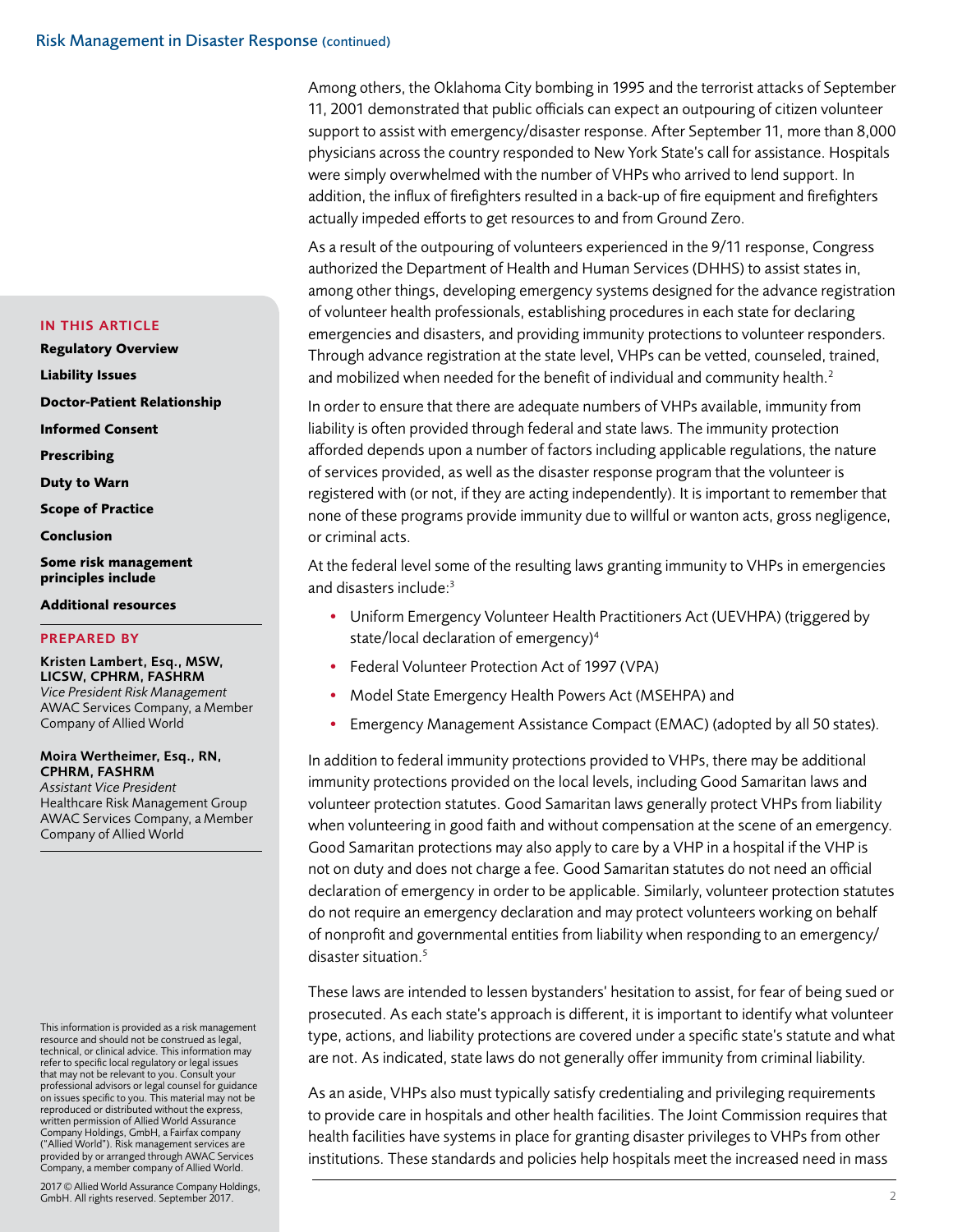<span id="page-2-0"></span>casualty situations. Further, since states may have additional regulations, it is important to be aware of state specific protections.

# Liability Issues

When providing care, generally the legal standard of care is based on what a reasonable provider of the same specialty would do in like circumstances. During a disaster, providers' actions are judged by evaluating whether the provider acted consistently with how a reasonable provider in a similar situation would have acted. In addition, in a disaster, "when traditional levels of care cannot be maintained, and when resources are scarce, moving to a 'crisis standard of care' may become necessary, shifting priority to those individuals with greatest needs to receive care first."6

During a disaster, a volunteer is legally responsible for his or her own actions or failures to act, and can face civil liability for claims including negligence, breach of privacy, intentional or negligent infliction of emotional distress or even a criminal penalty. As a review, negligence occurs when a volunteer:

- (1) has a duty to another;
- (2) breaches that duty through an act or omission to act; and

(3) directly causes harm or damages.

## A few examples of liability situations that could potentially occur when responding to a disaster include:

**Example #1:** In a multiple casualty situation, a psychiatrist does not have time to take a complete medical history and prescribes medication which results in the patient suffering an adverse reaction.

**Example #2:** A psychiatrist applies a tourniquet to a patient's badly damaged limb without the patient's consent. The patient later loses that limb and sues the psychiatrist.

**Example #3:** A behavioral health provider gives an interview to a local news station and describes a particular patient's situation, including PHI, but did not have patient's authorization.

*Note:* Disaster events as we have recently seen can become large media events. It is advisable not to discuss specific cases with the news media.

# Doctor-Patient Relationship

When a physician takes an affirmative step to provide care to an individual, it may create a doctor-patient relationship and a duty on behalf of the doctor to practice within the applicable standard of care. In emergency or disaster conditions, the customary parameters and expectations connected with the doctor-patient relationship can change. For instance, a psychiatrist's role may involve performing some form of psychiatric screening, necessitating that he/she triage individuals into priority care groups based on their need for mental health care (this is not a typical doctor-patient relationship).<sup>7</sup> Also, he/she may have to take a short personal history prior to rendering care which may differ from typical practice in a non-emergency circumstance, or he/she may also have to address general medical conditions typically treated by primary care physicians.<sup>8</sup>

## IN THIS ARTICLE

- **[Regulatory Overview](#page-0-0)**
- **Liability Issues**

**Doctor-Patient Relationship**

**[Informed Consent](#page-3-0)**

**[Prescribing](#page-3-0)**

**[Duty to Warn](#page-3-0)**

**[Scope of Practice](#page-3-0)**

**[Conclusion](#page-4-0)**

**[Some risk management](#page-4-0)  [principles include](#page-4-0)**

**[Additional resources](#page-4-0)**

## PREPARED BY

Kristen Lambert, Esq., MSW, LICSW, CPHRM, FASHRM *Vice President Risk Management* AWAC Services Company, a Member Company of Allied World

Moira Wertheimer, Esq., RN, CPHRM, FASHRM *Assistant Vice President*  Healthcare Risk Management Group

AWAC Services Company, a Member Company of Allied World

This information is provided as a risk management resource and should not be construed as legal, technical, or clinical advice. This information may refer to specific local regulatory or legal issues that may not be relevant to you. Consult your professional advisors or legal counsel for guidance on issues specific to you. This material may not be reproduced or distributed without the express, written permission of Allied World Assurance Company Holdings, GmbH, a Fairfax company ("Allied World"). Risk management services are provided by or arranged through AWAC Services Company, a member company of Allied World.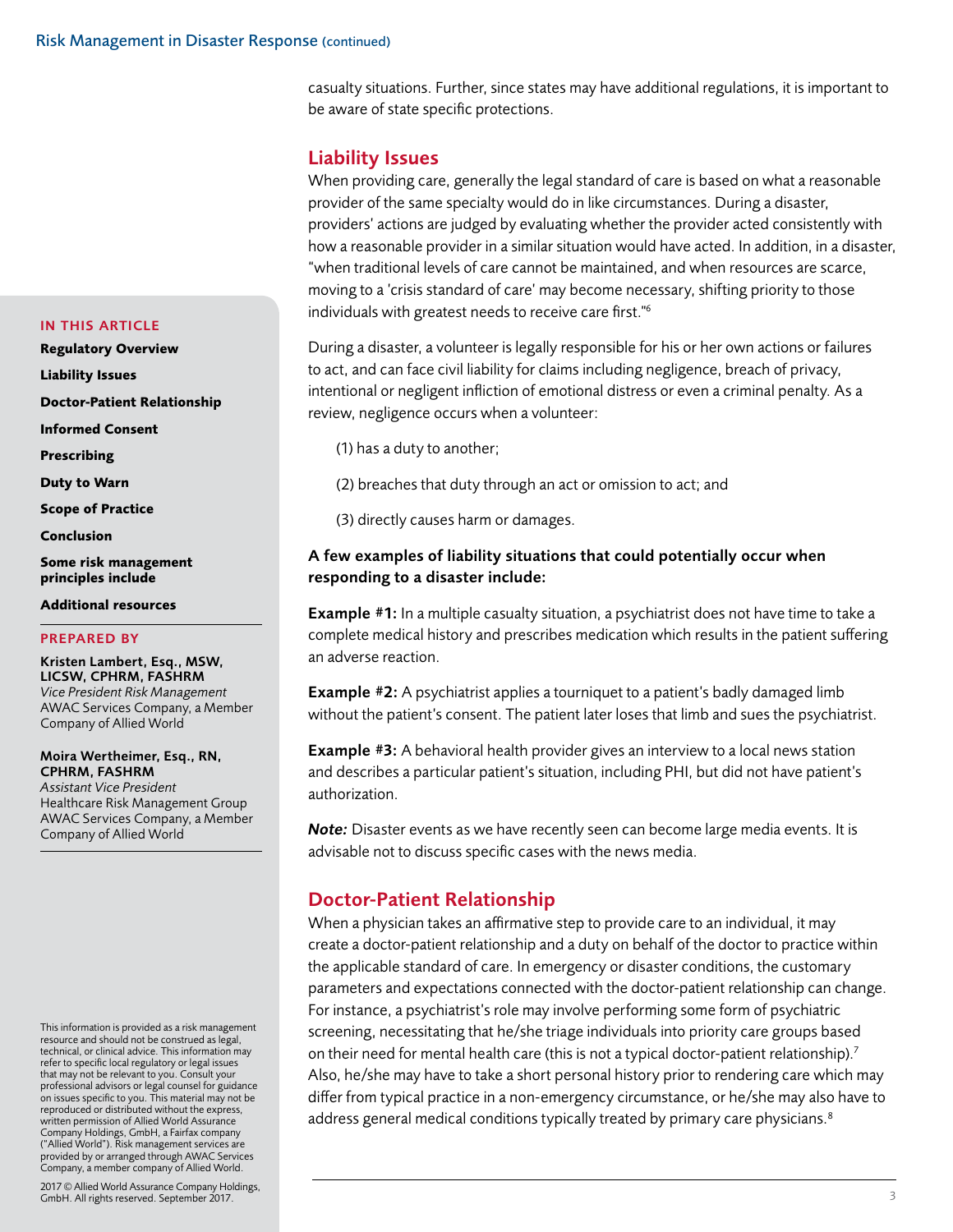VHPs' legal obligations to their patients, such as obtaining informed consent or protecting patient confidentiality, may remain in place during emergency or disaster conditions, but they also may be affected by temporary changes in the standard of care or scope of practice. For example, during the hurricanes, Harvey and Irma, the Secretary of Health and Human Services exercised the authority to waive sanctions and penalties pertaining to certain provisions of HIPAA's Privacy Rule for up to 72 hours following President Trump's public health emergency declaration. For more information, see HHS: "Limited Waiver of HIPAA Sanctions and Penalties During a Declared Emergency." Measures should be taken to ensure that these legal protections are preserved.<sup>9</sup>

## Informed Consent

During an emergency/disaster, informed consent standards remain in place, however the requirements may be adjusted. For example, oral consents may supplant the written consent processes.

*Note:* Differences exist among the states regarding the age at which a minor can consent to mental health care.<sup>10</sup>

# Prescribing

The authority to prescribe medications is granted by the state where the provider is licensed. In an emergency/ disaster, if providing care in a different state, it is important to be clear about which state's prescribing regulations apply. Remember that prescribing laws remain in effect unless they are temporarily suspended/altered by a federal/state emergency declaration. Numerous states have enacted emergency laws authorizing out of state healthcare providers to practice and prescribe. Federal law defines certain "emergency" conditions when particular medications can be dispensed with an oral prescription. Again, it is important to be aware of your specific state's regulations.<sup>11</sup>

# Duty to Warn

There may be times where a person makes threats towards third parties that could potentially result in harm. However, it is important to note that not every state recognizes a duty to warn third parties of potential harm. If there is a duty to warn, it may include the use of certain measures, such as notifying an intended victim or reporting a dangerous person to the police. In emergency or disaster conditions, psychiatrists may find it difficult to meet this duty due to difficulty assessing an individual's "dangerousness," due to lack of prior information/medical history, unavailability of law enforcement officials, and inability to locate the intended victim. It is important to understand local state's laws as they may differ, and consult with your risk management professional.<sup>12</sup>

## Scope of Practice

VHPs must follow scope of practice regulations in the state where he/she is practicing, even in emergency/ disaster conditions. The scope of practice can vary between states. Should a practitioner exceed the lawful scope of practice, he/she could potentially be held liable for violation of the state's professional practice laws, as well as face a potential malpractice claim.<sup>13</sup> However, the scope of practice is often modified during emergency/ disaster conditions to allow providers to deliver types of care not normally permitted, or to alter the conditions he/she practices under; i.e. adjusting supervision policies or collaborative practice agreements.14

## <span id="page-3-0"></span>IN THIS ARTICLE

**[Regulatory Overview](#page-0-0)  [Liability Issues](#page-2-0) [Doctor-Patient Relationship](#page-2-0) Informed Consent**

**Prescribing**

**Duty to Warn**

**Scope of Practice**

**[Conclusion](#page-4-0)**

**[Some risk management](#page-4-0)  [principles include](#page-4-0)**

**[Additional resources](#page-4-0)**

## PREPARED BY

Kristen Lambert, Esq., MSW, LICSW, CPHRM, FASHRM *Vice President Risk Management* AWAC Services Company, a Member Company of Allied World

## Moira Wertheimer, Esq., RN, CPHRM, FASHRM

*Assistant Vice President*  Healthcare Risk Management Group AWAC Services Company, a Member Company of Allied World

This information is provided as a risk management resource and should not be construed as legal, technical, or clinical advice. This information may refer to specific local regulatory or legal issues that may not be relevant to you. Consult your professional advisors or legal counsel for guidance on issues specific to you. This material may not be reproduced or distributed without the express, written permission of Allied World Assurance Company Holdings, GmbH, a Fairfax company ("Allied World"). Risk management services are provided by or arranged through AWAC Services Company, a member company of Allied World.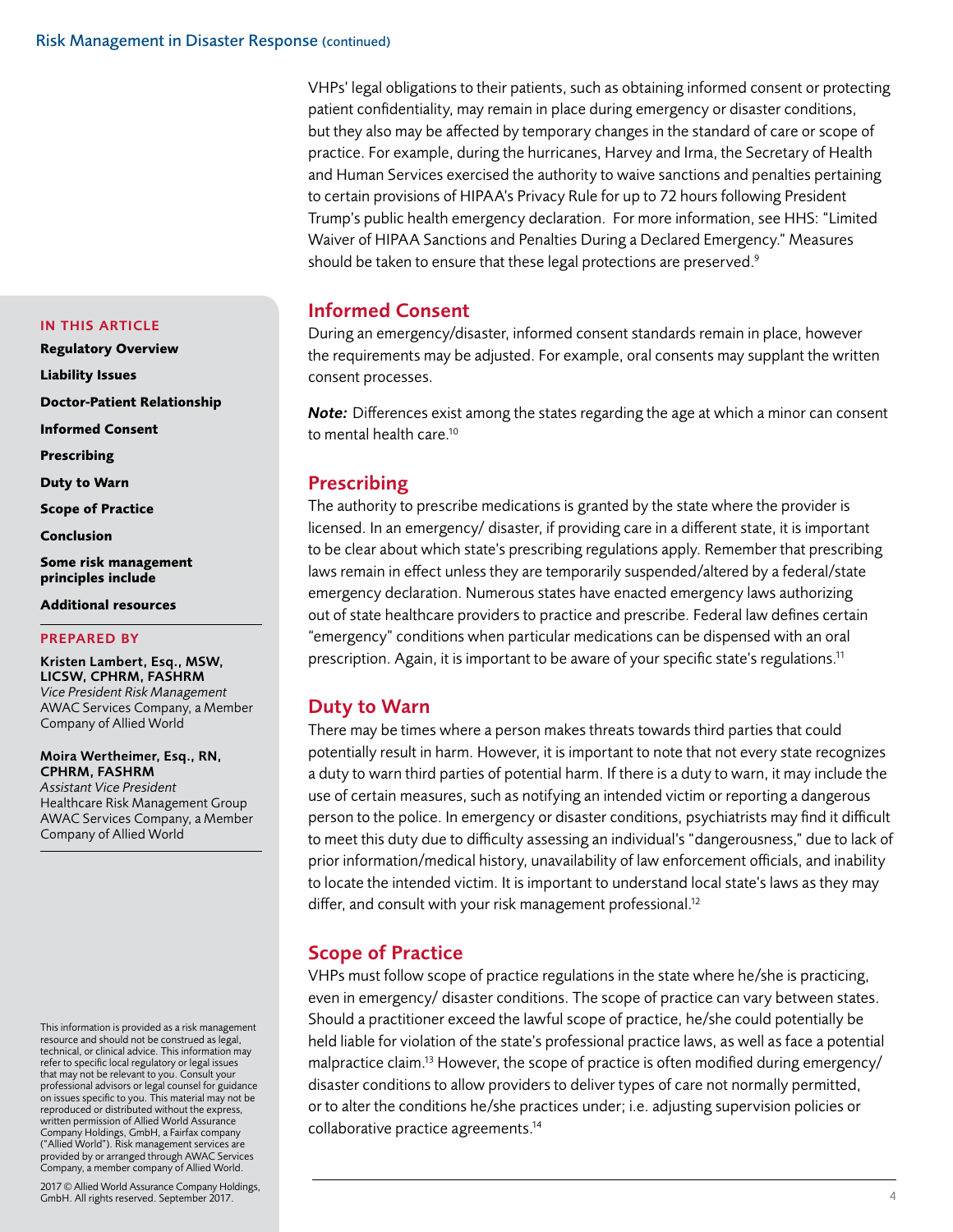<span id="page-4-0"></span>In addition to potential legal issues, numerous ethical issues may also arise for VHPs when delivering care in emergency or disaster situations. As such, it is important to be aware of the applicable rules of professional conduct and ethical obligations.

# Conclusion

There are many issues to consider when responding to emergencies or disasters. It is important to be aware of some of the issues you may encounter ahead of time, should you be faced with responding in times of emergency. As such, should you have questions, consult with your attorney or risk management professional before an emergency situation arises.

# Some risk management principles include:

- Prepare in advance.
- Liability protections vary by state and volunteer role. Be aware of the distinction and know ahead of time before faced with an emergency/disaster.
- Understand jurisdiction regulations regarding duty to warn, scope of practice, supervision, and confidentiality.
- Understand emergency preparedness planning provisions in your jurisdiction.
- Recognize ethical obligations when responding to emergencies/disasters.
- Consult with your carrier ahead of time to determine coverages, prerequisites, and conditions.
- Comply with license requirements for the state where you are assisting.
- Understand any emergency declarations issued and associated parameters.
- Be aware of the rules of professional conduct and ethical obligations.
- Should you have questions, consult with your attorney or risk management professional.

## For additional resources see:

- APA Committee on Psychiatric Dimensions of Disaster, *"Disaster Psychiatry Handbook,"* (2004).
- APA Ethics Committee: *"The Principles of Medical Ethics with Annotations Especially Applicable to Psychiatry,"* (2013).
- APA, Resource Document on Mental Health and Climate Change, (2017), https:// www.psychiatry.org/patients-families/climate-change-and-mental-healthconnections/affects-on-mental-health.
- APA, Disaster and Trauma Resources, https://www.psychiatry.org/psychiatrists/ practice/professional-interests/disaster-and-trauma.
- APA, Coping After Disaster, Trauma, https://www.psychiatry.org/patients-families/ coping-after-disaster-trauma.
- APA, *"How Climate-Related Natural Disasters Affect Mental Health,"* https://www. psychiatry.org/patients-families/climate-change-and-mental-health-connections/ affects-on-mental-health.
- American Academy of Child and Adolescent Psychiatry, Disaster Resource Center, http://www.aacap.org/aacap/families\_and\_youth/resource\_centers/Disaster\_ Resource\_Center/Home.aspx.

## IN THIS ARTICLE

- **[Regulatory Overview](#page-0-0)**
- **[Liability Issues](#page-2-0)**
- **[Doctor-Patient Relationship](#page-2-0)**
- **[Informed Consent](#page-3-0)**
- **[Prescribing](#page-3-0)**
- **[Duty to Warn](#page-3-0)**
- **[Scope of Practice](#page-3-0)**
- **Conclusion**

**Some risk management principles include**

**Additional resources**

## PREPARED BY

Kristen Lambert, Esq., MSW, LICSW, CPHRM, FASHRM *Vice President Risk Management* AWAC Services Company, a Member Company of Allied World

## Moira Wertheimer, Esq., RN, CPHRM, FASHRM

*Assistant Vice President*  Healthcare Risk Management Group AWAC Services Company, a Member Company of Allied World

This information is provided as a risk management resource and should not be construed as legal, technical, or clinical advice. This information may refer to specific local regulatory or legal issues that may not be relevant to you. Consult your professional advisors or legal counsel for guidance on issues specific to you. This material may not be reproduced or distributed without the express, written permission of Allied World Assurance Company Holdings, GmbH, a Fairfax company ("Allied World"). Risk management services are provided by or arranged through AWAC Services Company, a member company of Allied World.